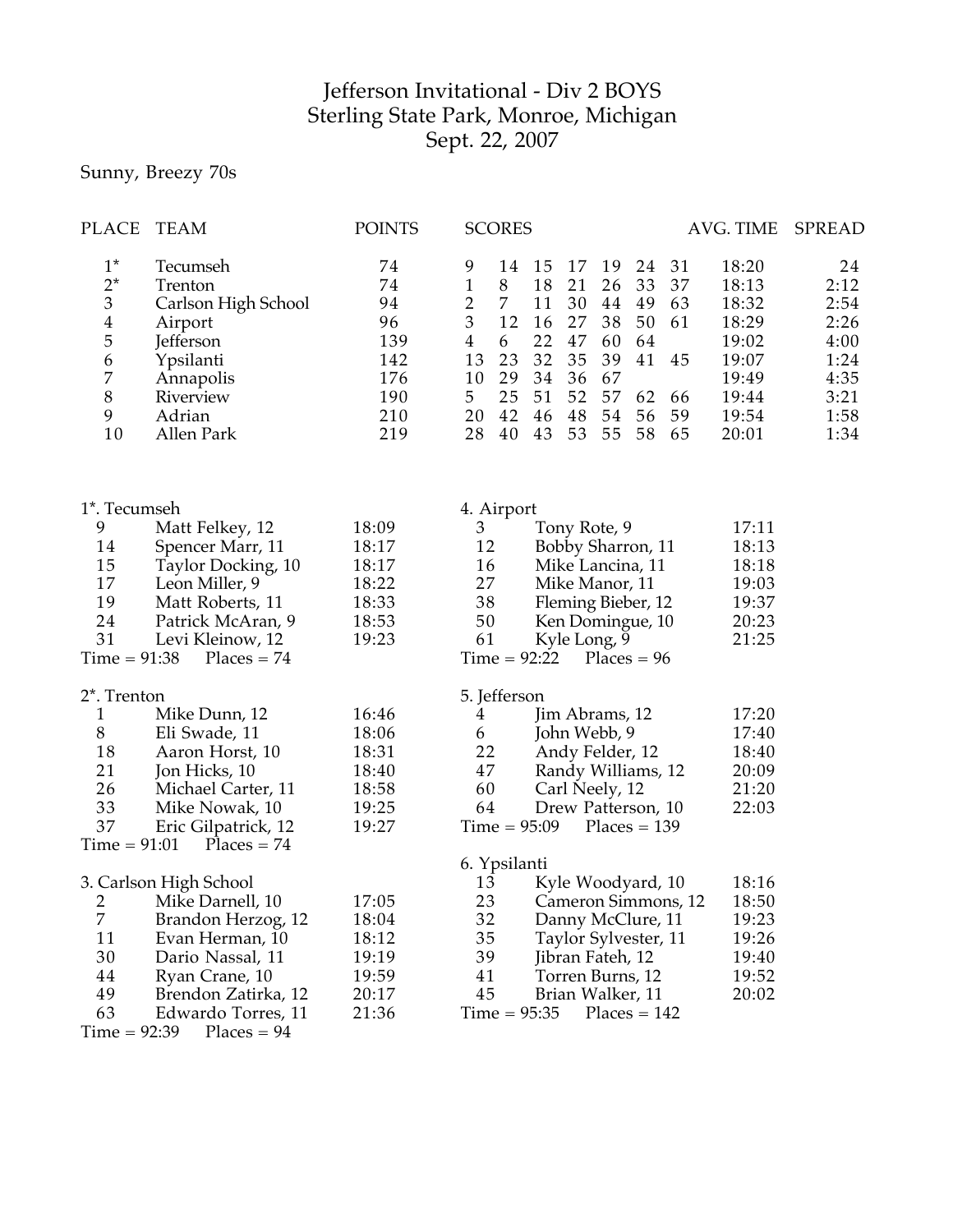| 7. Annapolis    |                     |       |
|-----------------|---------------------|-------|
| 10              | Richard Collins, 10 | 18:10 |
| 29              | David Judd, 11      | 19:18 |
| 34              | Kyle Smith, 12      | 19:25 |
| 36              | Mike Smyth, 12      | 19:26 |
| 67              | Adam Gremban, 10    | 22:45 |
| $Time = 99:04$  | $Places = 176$      |       |
| 8. Riverview    |                     |       |
| 5               | Steve Seward, 11    | 17:38 |
| 25              | Tony Matthews, 12   | 18:55 |
| 51              | Jeff Kaminski, 12   | 20:32 |
| 52              | Mike Schenavar, 10  | 20:33 |
| 57              | Adam Chrusciel, 11  | 20:59 |
| 62              | Nick Jaros, 10      | 21:28 |
| 66              | Sean Kirkwood, 10   | 22:17 |
| $Time = 98:37$  | $Places = 190$      |       |
| 9. Adrian       |                     |       |
| 20              | Parker Wilson, 12   | 18:39 |
| 42              | Zach Burciaga, 11   | 19:53 |
| 46              | Calvin Howard, 10   | 20:07 |
| 48              | Greg Garno, 9       | 20:10 |
| 54              | Greg Shenkle, 11    | 20:37 |
| 56              | Ryan Hart, 12       | 20:43 |
| 59              | Brad Ford, 11       | 21:12 |
| $Time = 99:26$  | $Places = 210$      |       |
| 10. Allen Park  |                     |       |
| 28              | ryan tamoshunas, 11 | 19:06 |
| 40              | jordan rimsa, 11    | 19:44 |
| 43              | josh gross, 11      | 19:57 |
| 53              | josh hoglin, 9      | 20:34 |
| 55              | mike lollo, 10      | 20:40 |
| 58              | drew grant, 11      | 21:07 |
| 65              | chris traylor, 10   | 22:05 |
| $Time = 100:01$ | $Places = 219$      |       |
|                 |                     |       |

PLACE TEAM

SCORE FINISHER TIME TEAM

|    |    | Mike Dunn, 12       | 16:46 | Trenton             |
|----|----|---------------------|-------|---------------------|
| 2  | 2  | Mike Darnell, 10    | 17:05 | Carlson High School |
| 3  | 3  | Tony Rote, 9        | 17:11 | Airport             |
| 4  | 4  | Jim Abrams, 12      | 17:20 | Jefferson           |
| 5  | 5  | Steve Seward, 11    | 17:38 | Riverview           |
| 6  | 6  | John Webb, 9        | 17:40 | <b>Jefferson</b>    |
|    | 7  | Brandon Herzog, 12  | 18:04 | Carlson High School |
| 8  | 8  | Eli Swade, 11       | 18:06 | Trenton             |
| 9  | 9  | Matt Felkey, 12     | 18:09 | Tecumseh            |
| 10 | 10 | Richard Collins, 10 | 18:10 | Annapolis           |
| 11 | 11 | Evan Herman, 10     | 18:12 | Carlson High School |
| 12 | 12 | Bobby Sharron, 11   | 18:13 | Airport             |
| 13 | 13 | Kyle Woodyard, 10   | 18:16 | Ypsilanti           |
| 14 | 14 | Spencer Marr, 11    | 18:17 | Tecumseh            |
| 15 | 15 | Taylor Docking, 10  | 18:17 | Tecumseh            |
| 16 | 16 | Mike Lancina, 11    | 18:18 | Airport             |